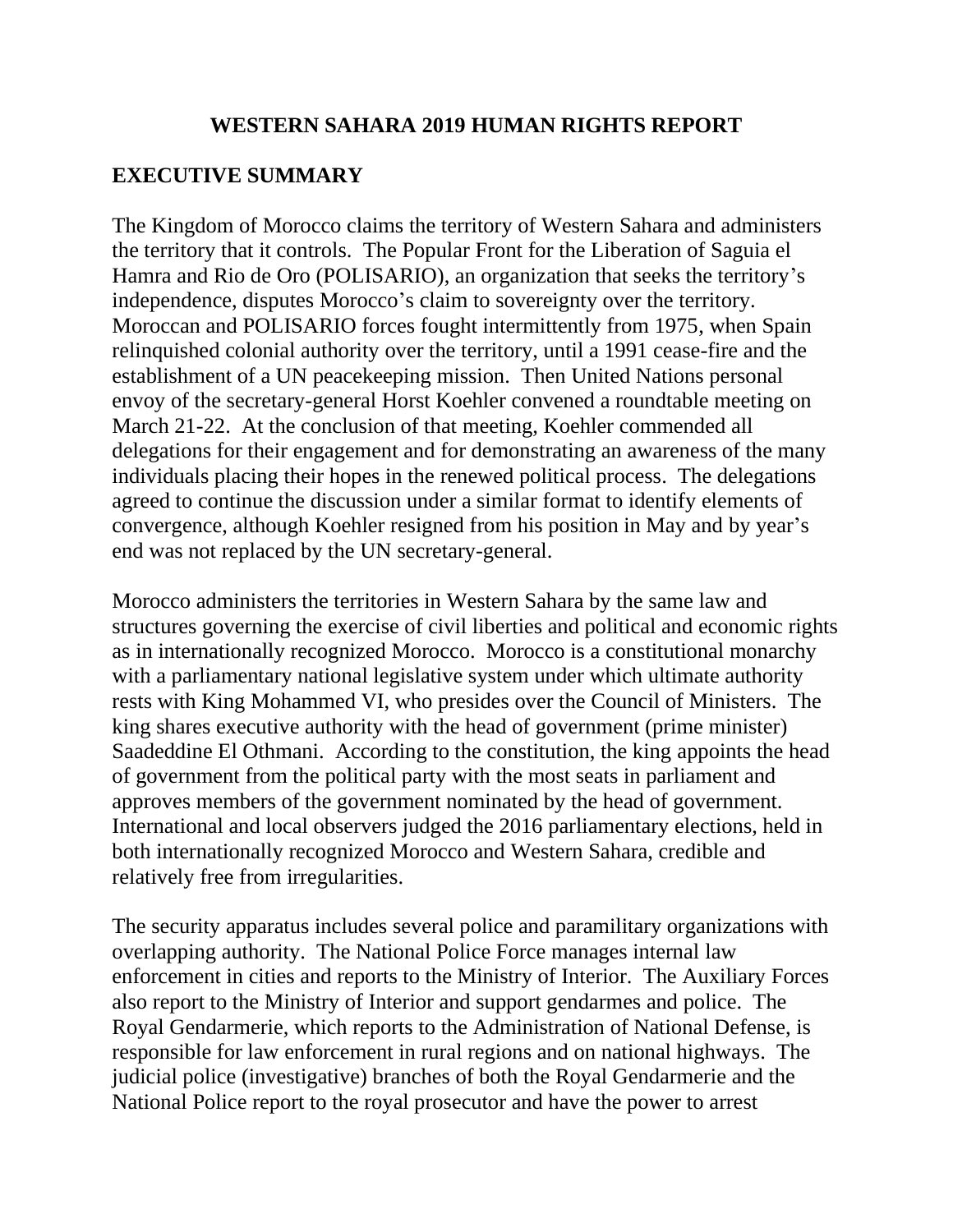individuals. Moroccan civilian authorities maintained effective control over security forces.

Significant human rights issues, predominantly the same as those in internationally recognized Morocco, included: allegations of torture by some members of the security forces, although the government condemned the practice and made efforts to investigate and address any reports; allegations of political prisoners; undue limits on freedom of expression, including criminalization of libel and certain content that criticized the monarchy and the government's position regarding territorial integrity; limits on freedom of assembly and association; and corruption.

The lack of reports of investigations or prosecutions of human rights abuses by Moroccan officials in Western Sahara, whether in the security services or elsewhere in the government, contributed to a widespread perception of impunity.

#### **Section 1. Respect for the Integrity of the Person, Including Freedom from:**

#### **a. Arbitrary Deprivation of Life and Other Unlawful or Politically Motivated Killings**

There were no reports that the Moroccan government or its agents committed arbitrary or unlawful killings.

#### **b. Disappearance**

There were no reports of disappearances by or on behalf of Moroccan government authorities during the year. According to the annual report from the UN Working Group on Enforced Disappearances, from May 2018 to May 2019, Morocco had 153 outstanding cases, seven fewer than at the beginning of the reporting period.

During the year the Laayoune branch of the National Council on Human Rights (CNDH), a publicly funded Moroccan national human rights institution, continued to investigate individual claims of disappearances dating from the 1970s through the 1980s. When warranted, the CNDH recommended reparations in the form of money, health care, employment, or vocational training to victims of forced disappearance (or victims' families) from previous years. The CNDH implemented arbitration decisions issued during the year for beneficiaries awarded financial compensation or social reintegration services because of gross human rights violations committed during the 1970s and 1980s, as determined by the defunct Truth and Reconciliation Commission.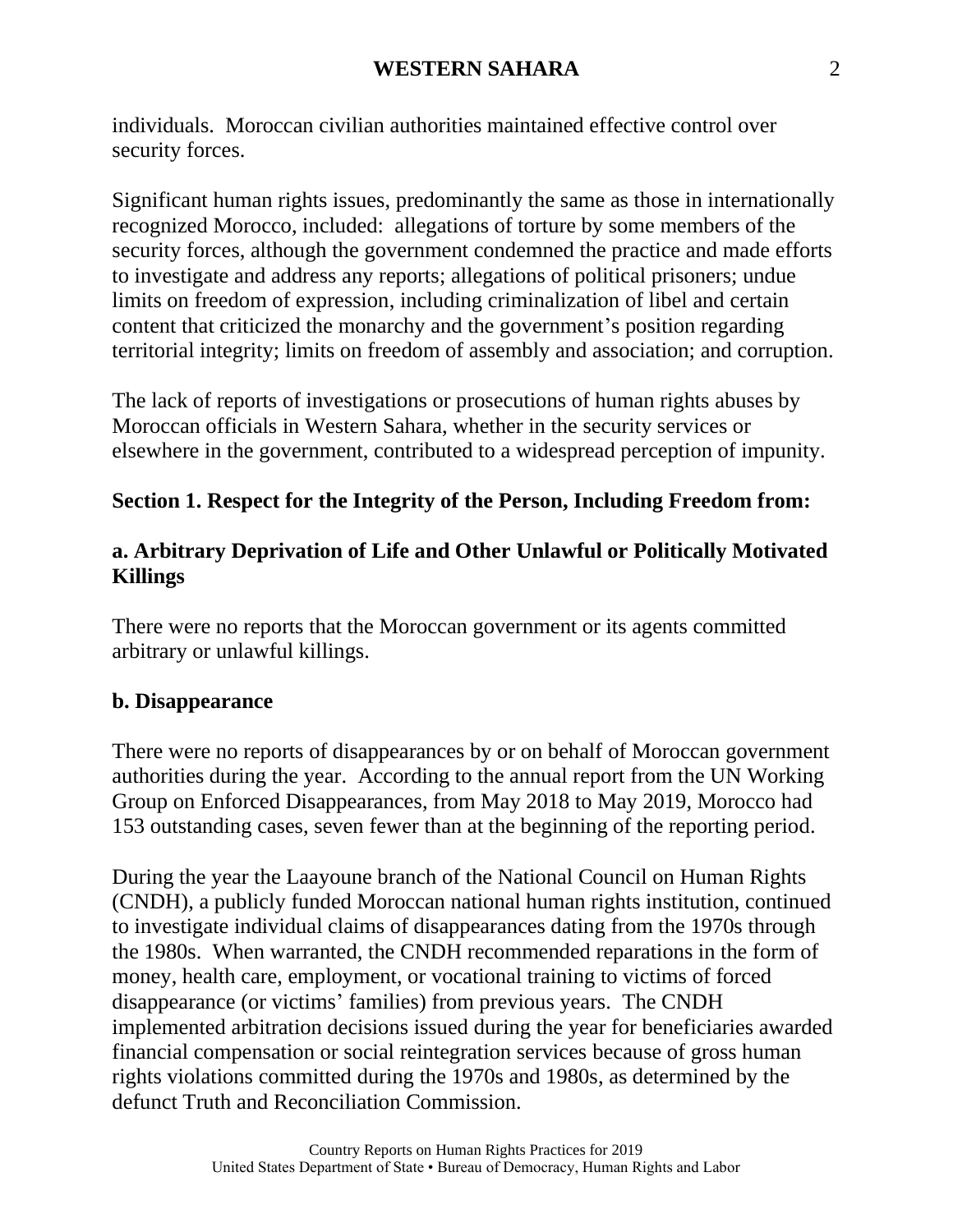For more information on unresolved disappearances dating from the 1970s, see the Department of State's 2019 *Country Reports on Human Rights Practices* for Morocco.

#### **c. Torture and Other Cruel, Inhuman, or Degrading Treatment or Punishment**

Moroccan law and practice apply. The Moroccan constitution and Moroccan law prohibit such practices, and the government of Morocco denies it authorizes the use of torture. On June 10, Minister of State for Human Rights and Relations with Parliament Mustafa Ramid said that systematic torture no longer exists in Morocco and that reported cases of torture were isolated. Ramid made the remarks while responding to two questions submitted by the Authenticity and Modernity, and Justice and Development Parties in parliament's Chamber of Representatives about the implementation of recommendations from the Truth and Reconciliation Commission.

In the event of an accusation of torture, Moroccan law requires judges to refer a detainee to a forensic medical expert when the detainee or lawyer requests it or if judges notice suspicious physical marks on a detainee. Local and international human rights advocates claimed that Moroccan courts often refused to order medical examinations or to consider medical examination results in such cases. According to local and international nongovernmental organizations (NGOs), Moroccan authorities did not always investigate complaints, and medical personnel sometimes failed to document traces of injuries from torture and abuse.

Reports of torture have declined over the last several years, although Moroccan government institutions and NGOs continued to receive reports about the mistreatment of individuals in official custody. Reports of mistreatment occurred most frequently in pretrial detention. Most accusations stated that degrading treatment occurred during or following proindependence demonstrations or protests calling for the release of alleged political prisoners.

According to the April UN secretary-general's report, the UN High Commissioner on Human Rights (OHCHR) continued to receive communications from lawyers, family members, or both of the Sahrawi individuals arrested during the 2010 dismantling of the Gdeim Izik Camp, alleging that several were subjected to torture, prolonged solitary confinement, and other mistreatment.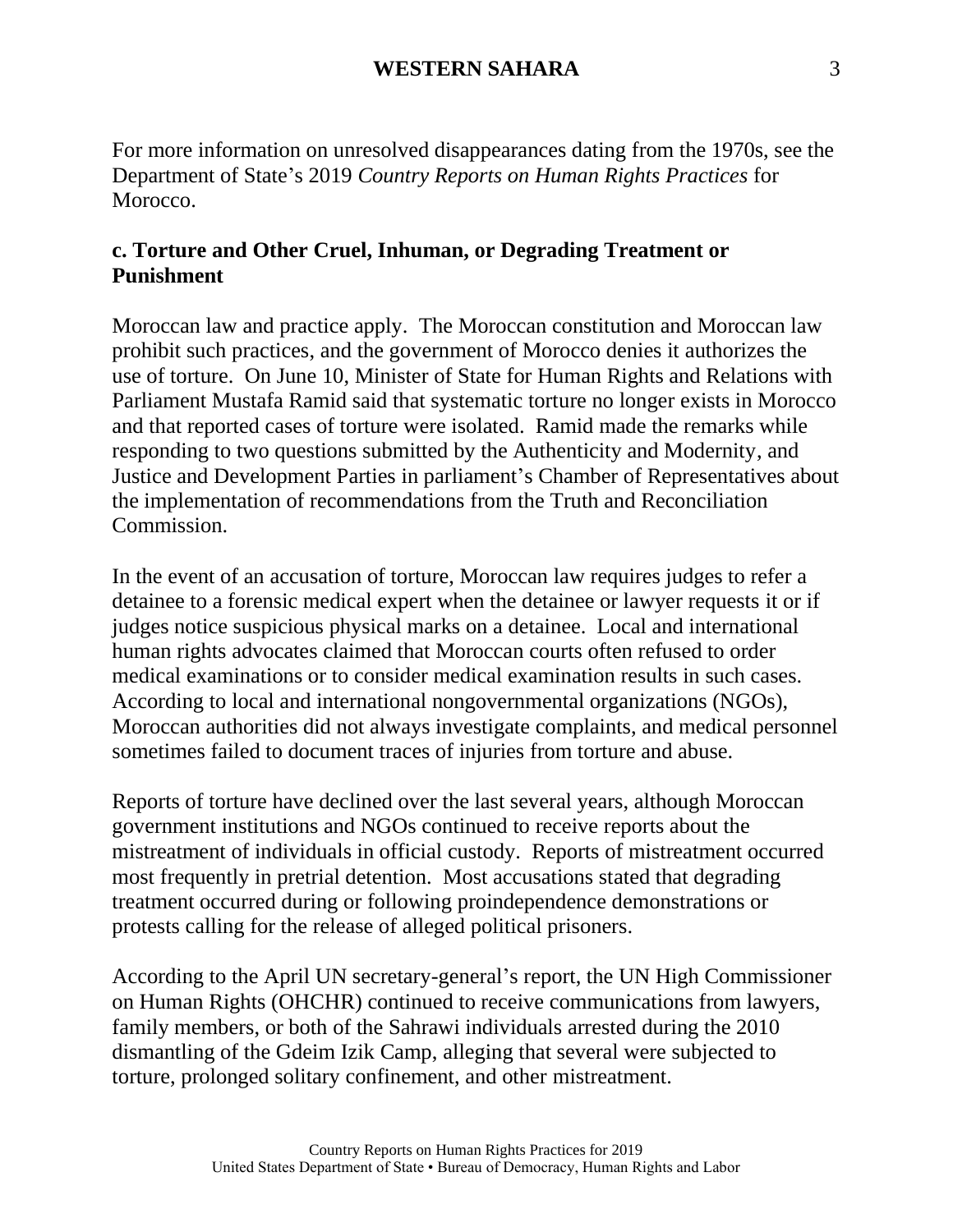The CNDH did not receive any complaints relating to allegations of torture in the territory as of October.

#### **Prison and Detention Center Conditions**

Prison and detention center conditions generally mirrored those in internationally recognized Morocco. Conditions improved during the year, but in some cases they did not meet international standards. For more information, see the Department of State's 2019 *Country Reports on Human Rights Practices* for Morocco.

Physical Conditions: Prison and detention center conditions generally were similar to those in internationally recognized Morocco.

Families of detainees from Western Sahara charged that they faced unusually harsh prison conditions. The Moroccan Prison Administration (DGAPR) contested this claim and asserted that prisoners in Western Sahara and Sahrawi prisoners in internationally recognized Morocco received the same treatment as all other prisoners under its authority.

Police arrested 23 Sahrawi individuals during the 2010 dismantling of the Gdeim Izik Camp and subsequent violence in Laayoune that resulted in the death of 11 members of the security forces; the individuals were subsequently tried and sentenced. In 2016 the UN Committee against Torture declared that Morocco had violated its treaty obligations in Gdeim Izik detainee Naama Asfari's case, alleging that he was convicted by the military court based on a confession obtained under torture and that no adequate investigation was conducted. In 2017 the civilian court, as part of the new trial, offered medical exams in accordance with the Istanbul Protocol to look for residual signs of torture to the 21 individuals who remained in detention from the group's 2010 arrests and interrogations; however, Asfari declined to participate. Reports on the 15 detainees who willingly participated in the exams were admitted as evidence at the trial, and no link was found between the detainees' complaints and the alleged torture. As of October the Court of Cassation was reviewing the appeals to the verdicts the Court of Appeals in Rabat issued in 2017.

In 2018 Asfari was placed in solitary confinement. According to the government, Asfari is serving the remainder of his sentence in an individual cell that is compliant with international standards. According to the DGAPR, Asfari was in good health and had six medical consultations from January to June.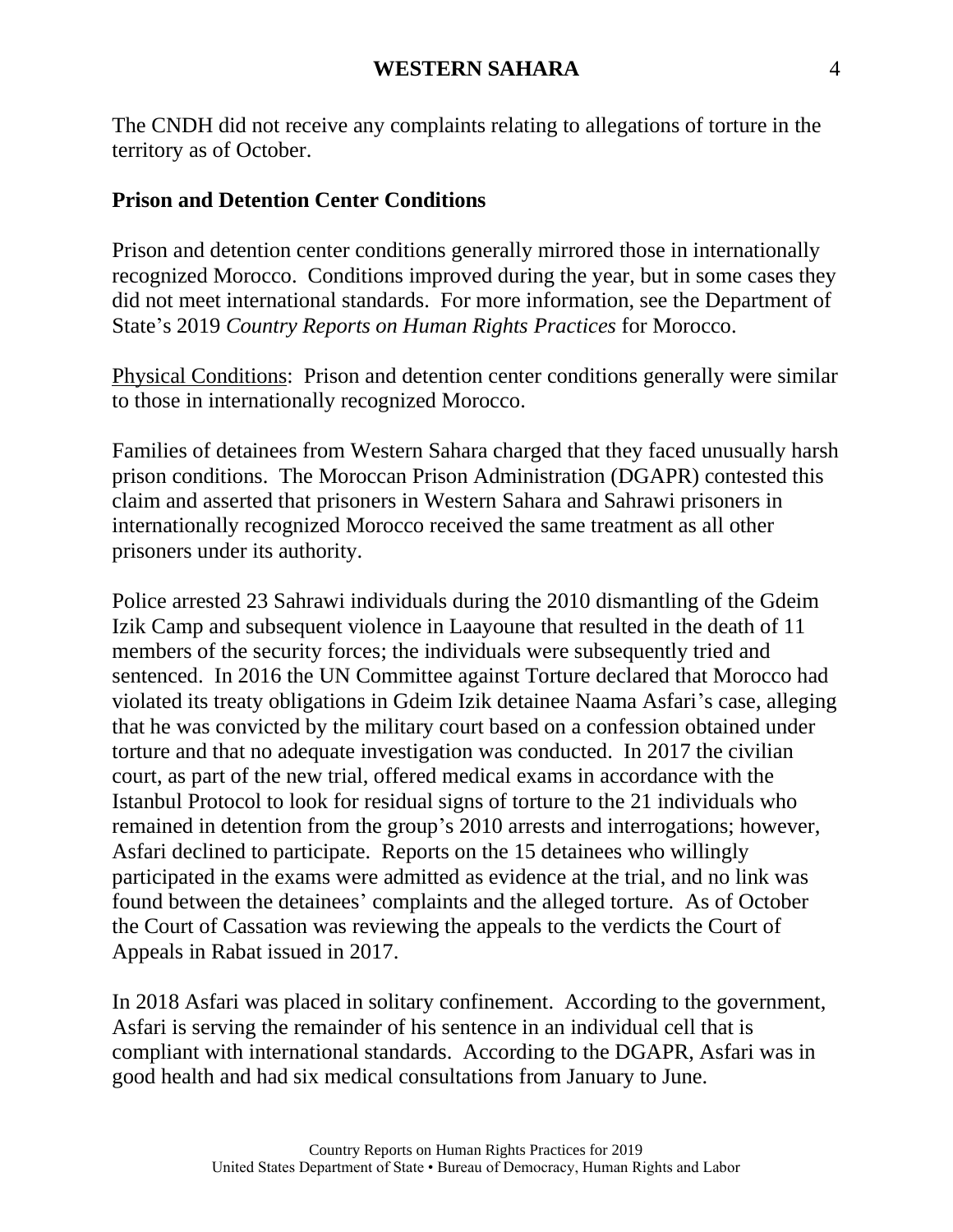According to the October UN secretary-general's report, the OHCHR received several reports that Gdeim Izik prisoners had been subjected to mistreatment and medical neglect. The DGAPR reported these prisoners were held in individual prison cells in accordance with international norms and standards and had rights to collective social activities with other inmates.

For more information, see the Department of State's 2019 *Country Reports on Human Rights Practices* for Morocco.

Administration: Moroccan law and practice apply. While authorities generally permitted relatives and friends to visit prisoners, there were reports that authorities denied visiting privileges in some instances. The DGAPR assigned each prisoner to a risk classification level, which determined visiting privileges. At all classifications, prisoners may receive visits, although the length, frequency, and number of visitors may vary. Most prisons assigned each prisoner a designated "visit day" to manage the number of visits to the prison. The DGAPR authorizes religious observances and services provided by religious leaders for all prisoners, including religious minorities.

Independent Monitoring: The Laayoune branch of the CNDH conducted six monitoring visits in two prisons and found the local prison in Laayoune remained overcrowded and insufficiently equipped to provide appropriate living conditions to the detainees. According to the DGAPR, academics conducted seven visits and various NGOs conducted 10 separate visits from January through June. The Dakhla branch of the CNDH carried out 10 monitoring visits and found prison conditions in the region improved overall. The CNDH made recommendations to the government that some prisoners be transferred to regions close to their families.

Improvements: According to the CNDH, the Laayoune local prison offered vocational training to prisoners, including women and juvenile offenders, as part of the Mohammed VI Foundation Reintegration of Prison Inmates program. For more information, see the Department of State's 2019 *Country Reports on Human Rights Practices* for Morocco.

#### **d. Arbitrary Arrest or Detention**

Moroccan law and practice apply. Moroccan law prohibits arbitrary arrest and detention and provides for the right of any person to challenge in court the lawfulness of his or her arrest or detention. Observers indicated that police did not always respect these provisions or consistently observe due process, particularly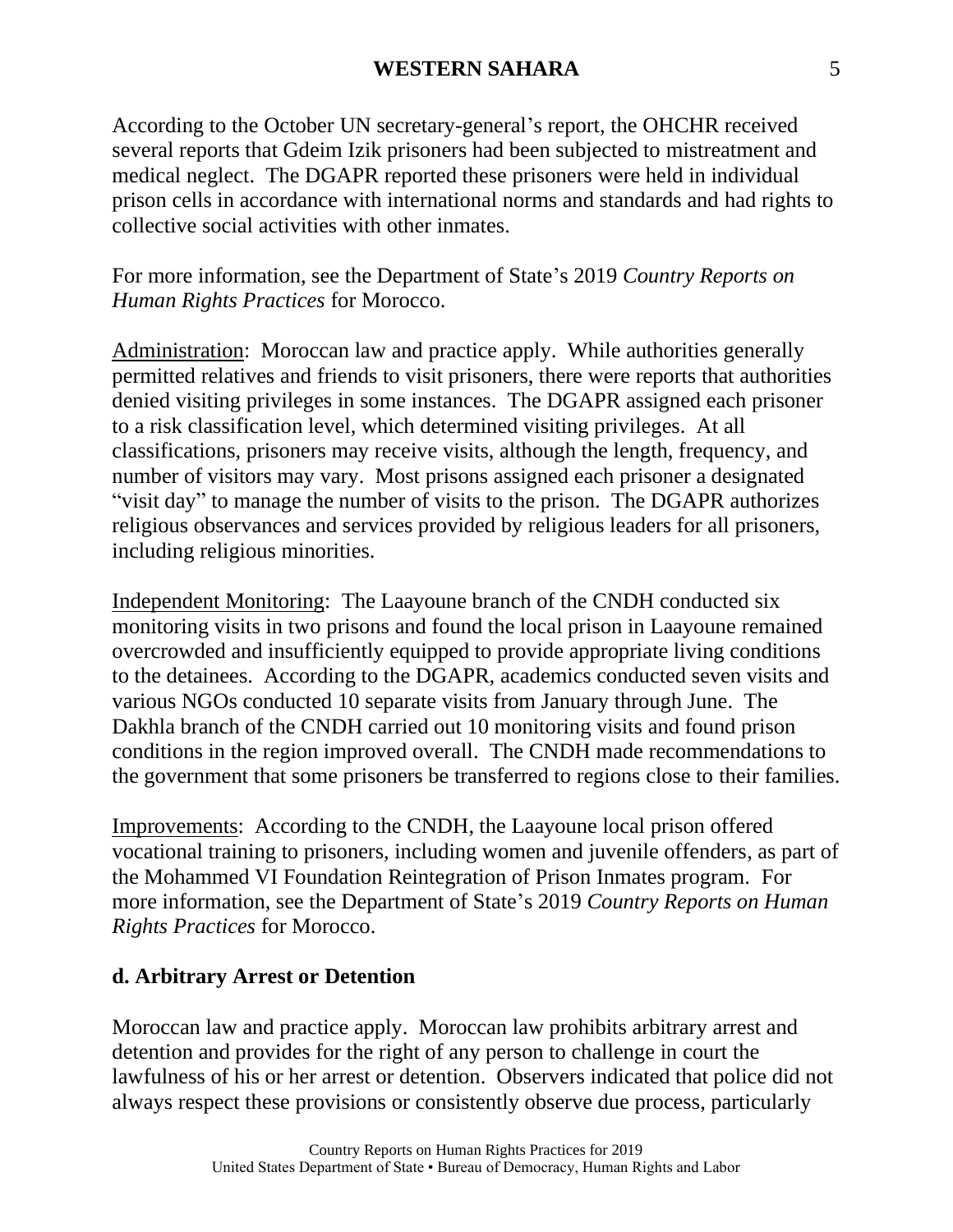#### **WESTERN SAHARA** 6

during and in the wake of protests. According to local NGOs and associations, police sometimes arrested persons without warrants or while wearing civilian clothing. The October UN secretary-general's report on Western Sahara noted the OHCHR received reports of human rights violations perpetrated against Sahrawis, including arbitrary detention.

Human rights organizations continued to track alleged abusers who remained in leadership positions or who had been transferred to other positions. International and local human rights organizations claimed that authorities dismissed many complaints of abuse and relied only on police statements. Government officials generally did not provide information on the outcome of complaints. The CNDH and DGAPR provided human rights training for prison officials and members of the security forces in Western Sahara.

#### **Arrest Procedures and Treatment of Detainees**

Moroccan law and practice apply. For more information, see the Department of State's 2019 *Country Reports on Human Rights Practices* for Morocco.

Arbitrary Arrest: Security forces often detained groups of individuals, took them to a police station, questioned them for several hours, and released them without charge.

NGOs reported several cases of alleged arbitrary arrest and detention, particularly following proindependence demonstrations, although there were fewer allegations than in previous years. Authorities argued that such temporary detentions without charges were not arbitrary but legal under Moroccan law, which allows detention of suspects without charge for preliminary investigations for up to six days for non-terrorism-related crimes and 12 days for terrorism-related crimes. Detentions noted by local NGOs were generally less than six days.

In 2018 police arrested Brahim Dehani, member of the Sahrawi Association of Victims of Grave Human Rights Violations Committed by the Moroccan State, while he was recording a demonstration in the region of Laayoune. Police confiscated his recording equipment, questioned him, and then released him on the same day. Dehani appeared before the Laayoune Court of First Instance in December 2018, where he was charged with defamation and was sentenced to a fine of 2,000 Moroccan dirhams (MAD) (\$200). On January 15, Moroccan authorities denied a Spanish lawyer entry to Laayoune; the lawyer intended to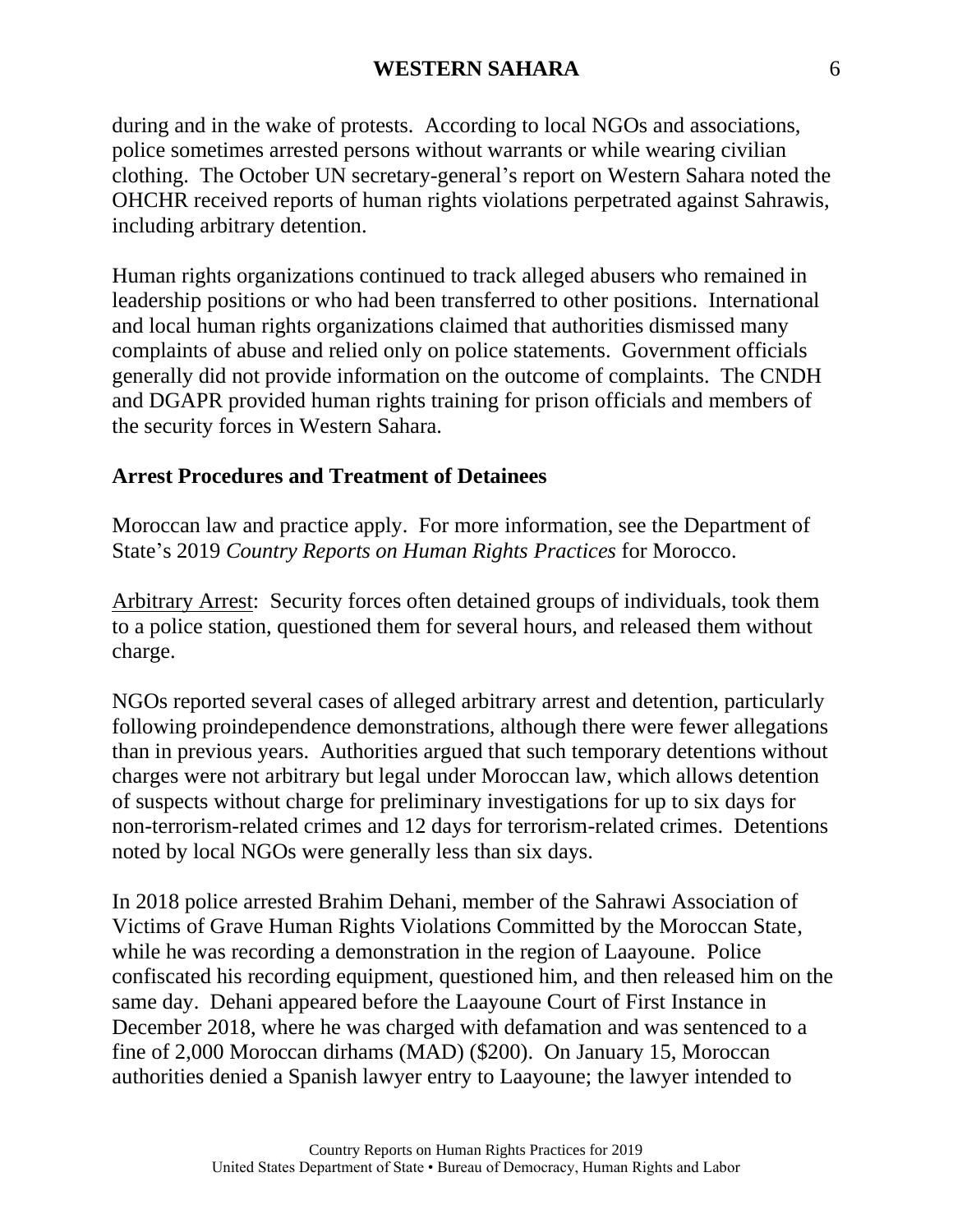observe Dehani's Court of Appeals hearing scheduled for January 16. On February 6, the Laayoune Court of Appeals acquitted Dehani of all charges.

Pretrial Detention: Conditions generally were similar to those in internationally recognized Morocco, with large proportions of detainees in pretrial detention; the government of Morocco does not disaggregate statistics for Western Sahara. For more information, see the Department of State's 2019 *Country Reports on Human Rights Practices* for Morocco.

In November 2018 the UN Working Group on Arbitrary Detention released an opinion in favor of Sahrawi human rights defender Mbarek Daoudi and subsequently referred the case to the special rapporteur on torture for allegations of torture when Daoudi was held for questioning in 2013. According to the working group, Daoudi was arbitrarily detained in 2013 for the alleged possession of a hunting rifle and other military paraphernalia. The arrest took place three months after Daoudi gave a statement to a group of foreign human rights visitors about the execution of a Sahrawi family in 1976 and location of the remains. In July 2018 the government responded to the working group's inquiries on the case. The government acknowledged Daoudi's arrest and detention and stated he had been scheduled to have a hearing in 2014, but it was then postponed indefinitely. Daoudi was held in pretrial detention for six years until his release from prison on March 28.

Detainee's Ability to Challenge Lawfulness of Detention before a Court: Moroccan law and practice apply. For more information, see the Department of State's 2019 *Country Reports on Human Rights Practices* for Morocco.

#### **e. Denial of Fair Public Trial**

Moroccan law and practice apply. The Moroccan constitution provides for an independent judiciary, and, as in previous years, NGOs asserted that corruption and extrajudicial influence weakened judicial independence. The Supreme Judicial Council, mandated by the 2011 constitution, manages the courts and day-to-day judicial affairs in place of the Ministry of Justice. The president of the Court of Cassation (the highest court of appeals) chairs the 20-member body. In 2018 the Supreme Judicial Council established its internal mechanisms and began the process of taking over day-to-day management and oversight from the Ministry of Justice, although the activities of the Supreme Judicial Council experienced delays due to administrative and legal impediments. While the government stated the aim of creating the council was to improve judicial independence, its effect on judicial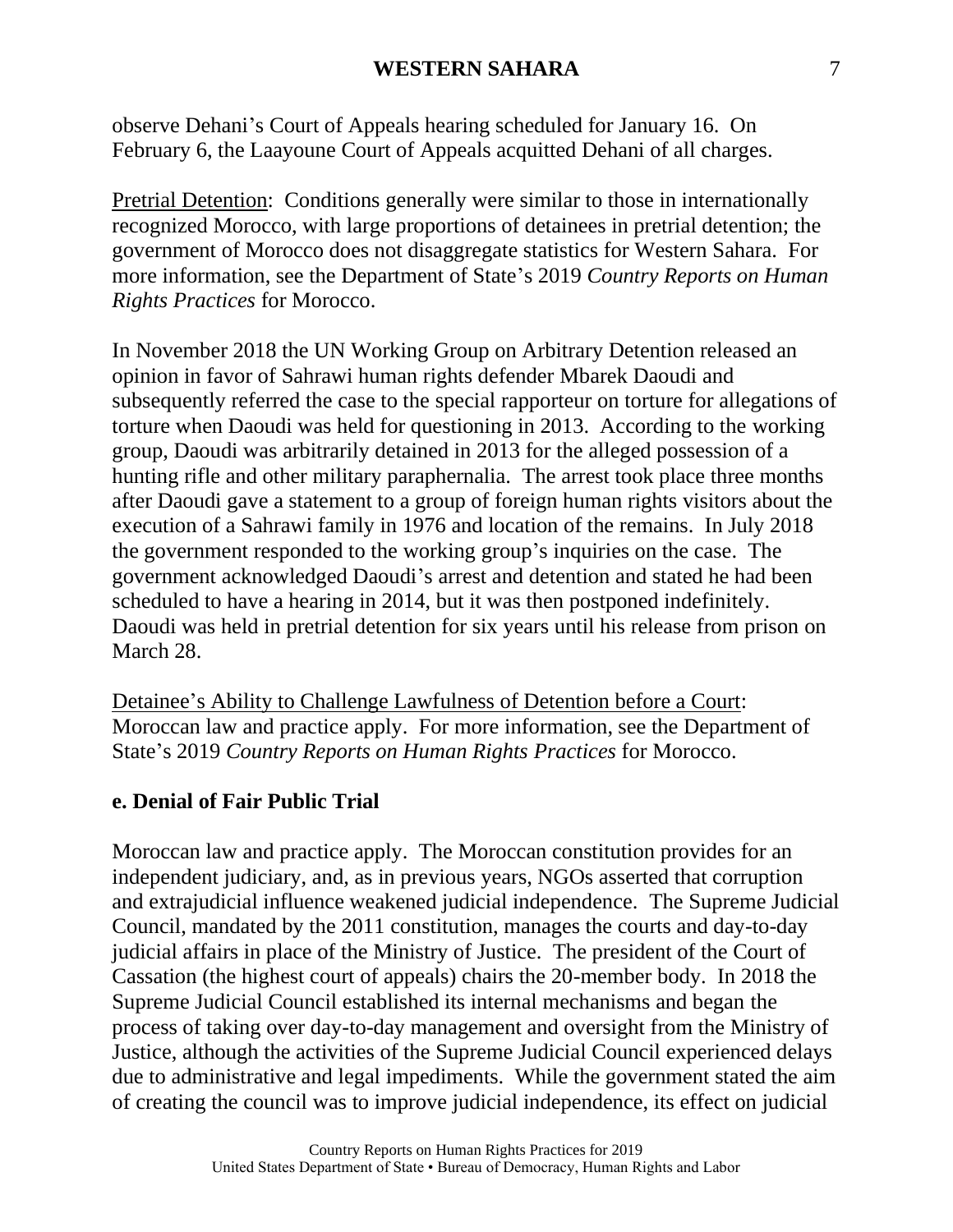independence was not clear. According to media reports and human rights activists, outcomes of trials in which the government had a strong interest, such as those touching on Islam as it related to political life and national security, the legitimacy of the monarchy, and Western Sahara, sometimes appeared predetermined.

As of August the Court of Cassation had not concluded its review of the appeals to the 2017 verdicts that the Court of Appeals in Rabat issued against 23 Sahrawi individuals arrested during the 2010 dismantling of the Gdeim Izik Camp (see section 1.c.). The sentences issued ranged from time served to life imprisonment. The individuals had been previously convicted in a military trial in 2013. A 2015 revision of the Code on Military Justice eliminated military trials for civilians, and in 2016 the Court of Cassation ruled on appeal that the group should receive a new civilian trial. Two were given reduced sentences (from 25 years to 4.5 years and 6.5 years) and were released, joining two others whose 2013 sentences of time served were confirmed by the civilian court. Two other individuals also received reduced sentences (from 30 years to 25 years and from 25 years to 20 years).

## **Trial Procedures**

Moroccan law and practice apply. For more information, see the Department of State's 2019 *Country Reports on Human Rights Practices* for Morocco.

## **Political Prisoners and Detainees**

Moroccan law and practice apply. Moroccan law does not define or recognize the concept of a political prisoner. The Moroccan government did not consider any of its prisoners to be political prisoners and stated it had charged or convicted all individuals in prison under criminal law. For more information, see the Department of State's 2019 *Country Reports on Human Rights Practices* for Morocco.

Human rights and proindependence groups considered a number of imprisoned Sahrawis to be political prisoners. This number included the Gdeim Izik prisoners as well as members of Sahrawi rights or proindependence organizations.

## **Civil Judicial Procedures and Remedies**

Moroccan law and practice apply. For more information, see the Department of State's 2019 *Country Reports on Human Rights Practices* for Morocco.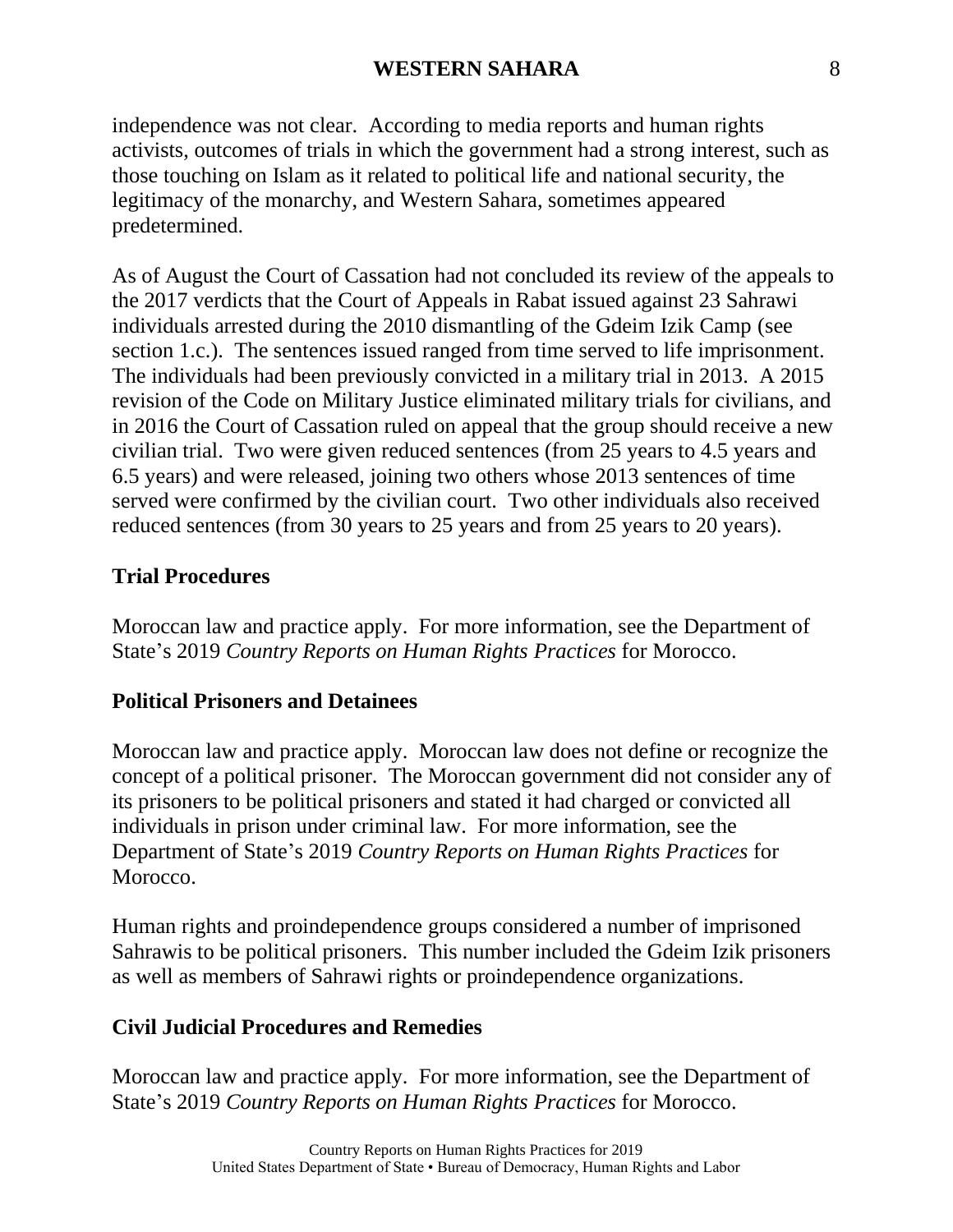## **f. Arbitrary or Unlawful Interference with Privacy, Family, Home, or Correspondence**

Moroccan law and practice apply. For more information, see the Department of State's 2019 *Country Reports on Human Rights Practices* for Morocco.

#### **Section 2. Respect for Civil Liberties, Including:**

#### **a. Freedom of Expression, Including for the Press**

Moroccan law and practice apply. The Moroccan constitution and Moroccan law generally provide for freedom of expression, including for the press, although they criminalize and restrict some freedom of expression in the press and social media- specifically, criticism of Islam, of the institution of the monarchy, and of the government's positions regarding territorial integrity and Western Sahara. Such criticism may result in prosecution under the law, with punishments ranging from fines to jail time, despite the freedom of expression the law stipulates. The law applies only to journalists accredited by the Ministry of Communication for speech or publications in the line of work; private speech by accredited journalists remains punishable under the law. Authorities were sensitive to any reporting not in line with the state's official position on the status of Western Sahara, and they continued to expel, harass, or detain persons who wrote critically on the subject. According to the April UN secretary-general's report on Western Sahara, the OHCHR continued to be concerned by reports alleging excessive surveillance of human rights defenders and journalists in Western Sahara. The October UN secretary-general's report on Western Sahara also added that the OHCHR continued to receive reports of harassment and arbitrary arrests of journalists, bloggers, and human rights defenders covering human rights violations. Amnesty International stated Sahrawi human rights activists remained subject to intimidation, questioning, arrest, and intense surveillance that occasionally amounted to harassment.

Freedom of Expression: Moroccan law criminalizes criticism of Islam, of the legitimacy of the monarchy, of state institutions, of officials such as those in the military, and of the Moroccan government's position regarding territorial integrity and Western Sahara. Sahrawi media outlets and bloggers with opposing views to those of the government often practiced self-censorship on these topics.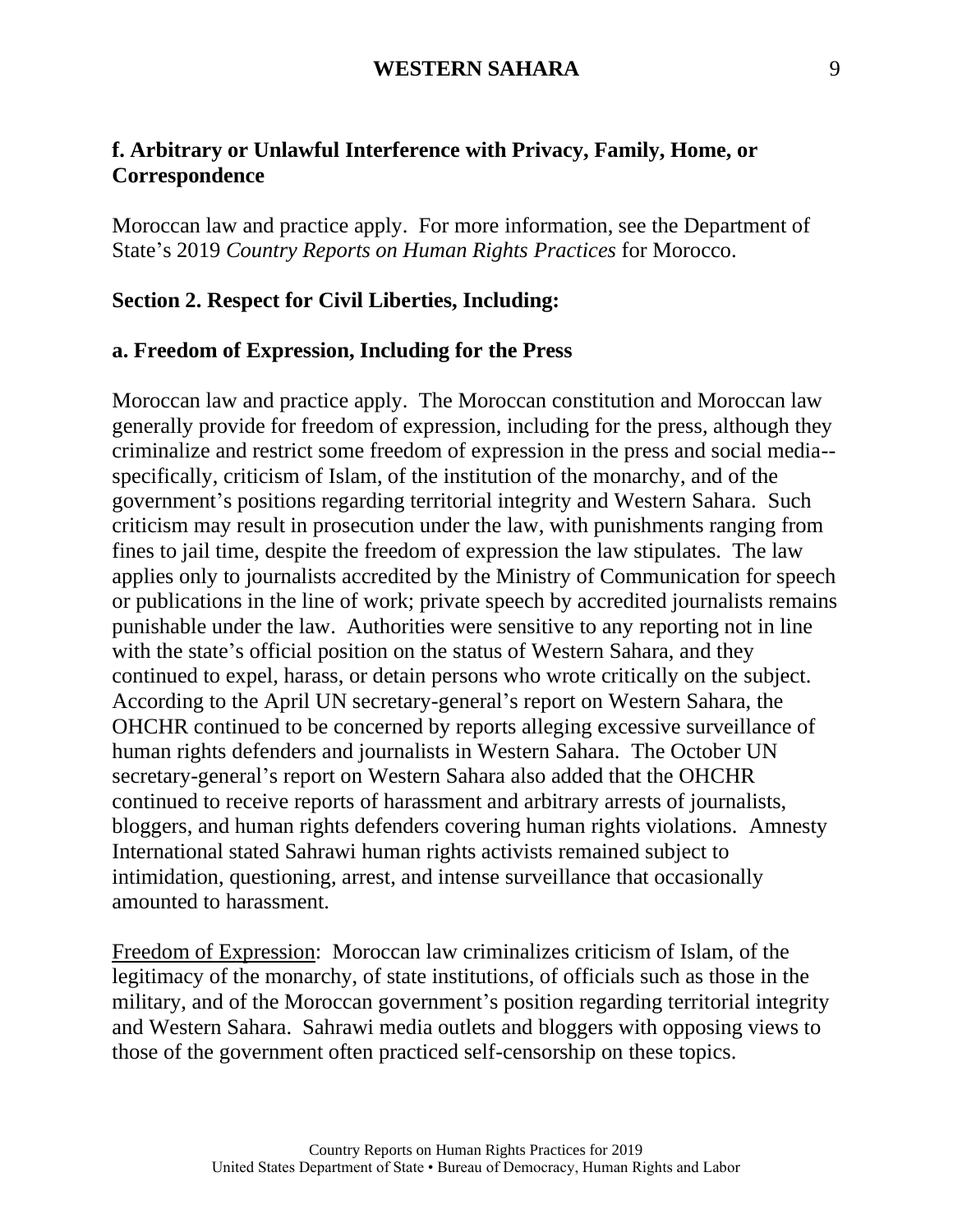Amnesty International and other NGOs reported that on April 11, Moroccan Security Forces arrested Saharawi activist Ali al-Saadouni after he posted a video of himself displaying POLISARIO flags during a demonstration the previous day in Laayoune. On April 29, a Laayoune Court of First Instance sentenced Saadouni to seven months in prison and a fine of 5,000 MAD (\$500) for assault and drug charges. AdalaUK NGO reported the public prosecutor did not present evidence to substantiate the charges. On June 13, the Laayoune Court of Appeals reduced the prison sentence to five months.

For more information, see the Department of State's 2019 *Country Reports on Human Rights Practices* for Morocco.

Press and Media, Including Online Media: Moroccan government practices concerning press and media freedom, violence and harassment, libel or slander, and national security topics were the same as those in internationally recognized Morocco.

On February 16, Ana Cortes, a journalist working for a Spanish news outlet, was expelled from Western Sahara to Agadir after police interrupted her meeting with members of the al-Kassam Association of Laayoune, according to Reporters without Borders (RSF).

Nazha Khalidi, a citizen journalist affiliated with Equipe Media, a Sahrawi online news agency not registered with the government of Morocco, was arrested in December 2018 as she attempted to livestream on Facebook security forces dispersing a demonstration in Laayoune. Police confiscated the cellphone Khalidi used to record the footage. Human Rights Watch denounced the charges filed against Khalidi for falsifying professional credentials by engaging in journalistic activities without state-issued accreditation as a journalist. On May 19, Moroccan authorities denied entry into the territory for five Spanish lawyers and two Norwegian human rights activists attempting to observe the Court of First Instance hearing initially scheduled for May 20. On July 8, the Laayoune Court of First Instance convicted Khalidi of falsifying professional credentials as a journalist and fined her 4,000 MAD (\$400).

Censorship or Content Restrictions: Moroccan law and practice apply. Selfcensorship and government restrictions remained serious hurdles to the development of a free, independent, and investigative press. Publications and broadcast media require government accreditation, and the government may deny and revoke accreditation as well as suspend or confiscate publications. For more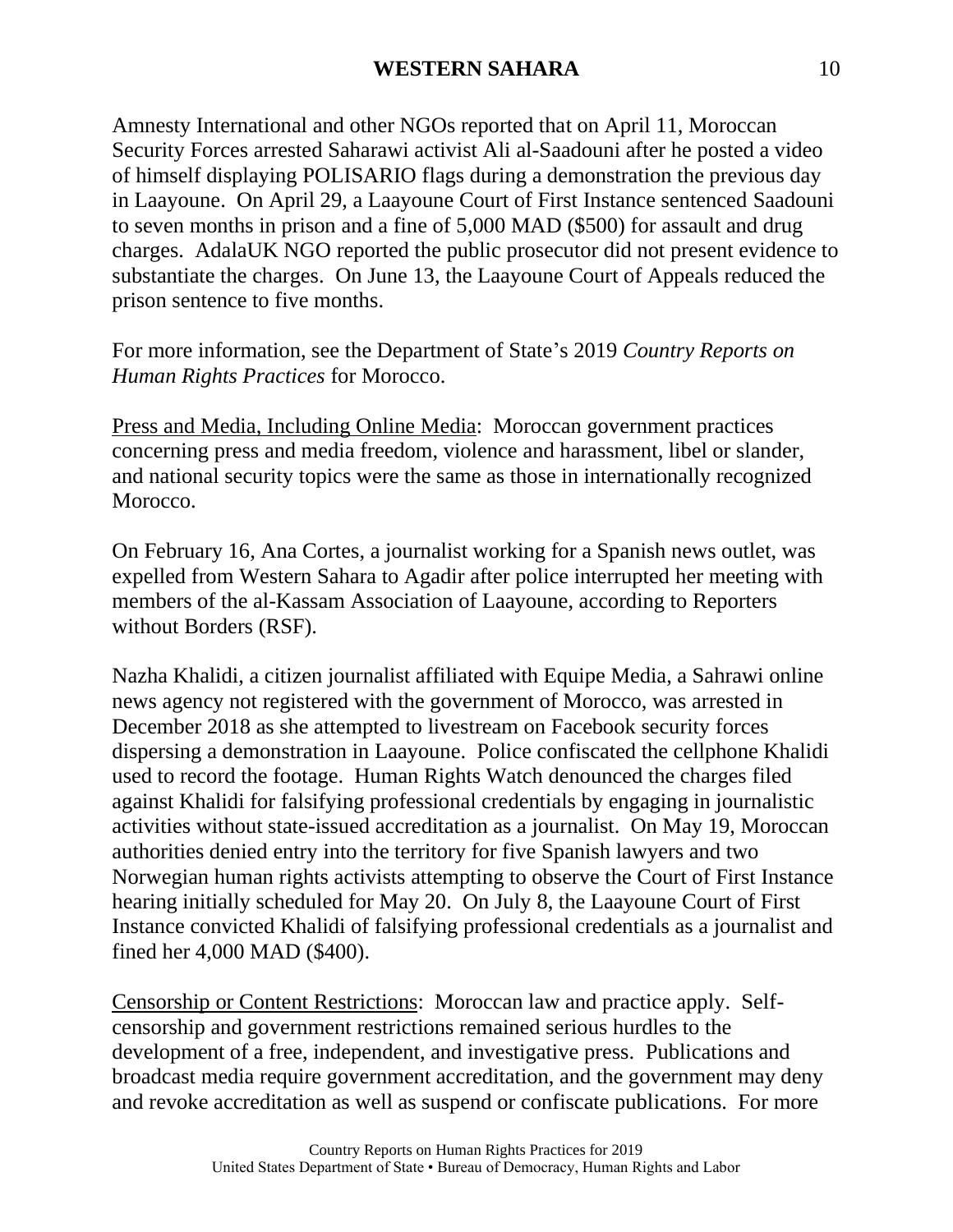information, see the Department of State's 2019 *Country Reports on Human Rights Practices* for Morocco.

The government of Morocco enforced strict procedures governing journalists' meetings with NGO representatives and political activists. Foreign journalists needed, but did not always receive, approval from the Ministry of Communication before meeting with political activists.

Local and international media, including satellite television and POLISARIOcontrolled television and radio from the Sahrawi refugee camps in Algeria, were available in the territory.

For more information on these subheadings, see the Department of State's 2019 *Country Reports on Human Rights Practices* for Morocco.

# **Internet Freedom**

Moroccan law and practice apply. According to a June RSF report, Sahrawi citizen journalists' and bloggers' social media accounts were frequently hacked. In the same report, Equipe Media cited constant cyber-attacks against its Facebook page. For more information, see the Department of State's 2019 *Country Reports on Human Rights Practices* for Morocco.

# **Academic Freedom and Cultural Events**

Moroccan law and practice apply. For more information, see the Department of State's 2019 *Country Reports on Human Rights Practices* for Morocco.

# **b. Freedoms of Peaceful Assembly and Association**

Moroccan law applies. As in internationally recognized Morocco, the Moroccan government limited freedoms of peaceful assembly and association.

# **Freedom of Peaceful Assembly**

Moroccan law provides for the right of peaceful assembly. The government generally permitted authorized and unauthorized peaceful demonstrations to occur. According to Moroccan law, groups of more than three persons require authorization from the Ministry of Interior to protest publicly. As in internationally recognized Morocco, some NGOs complained that the government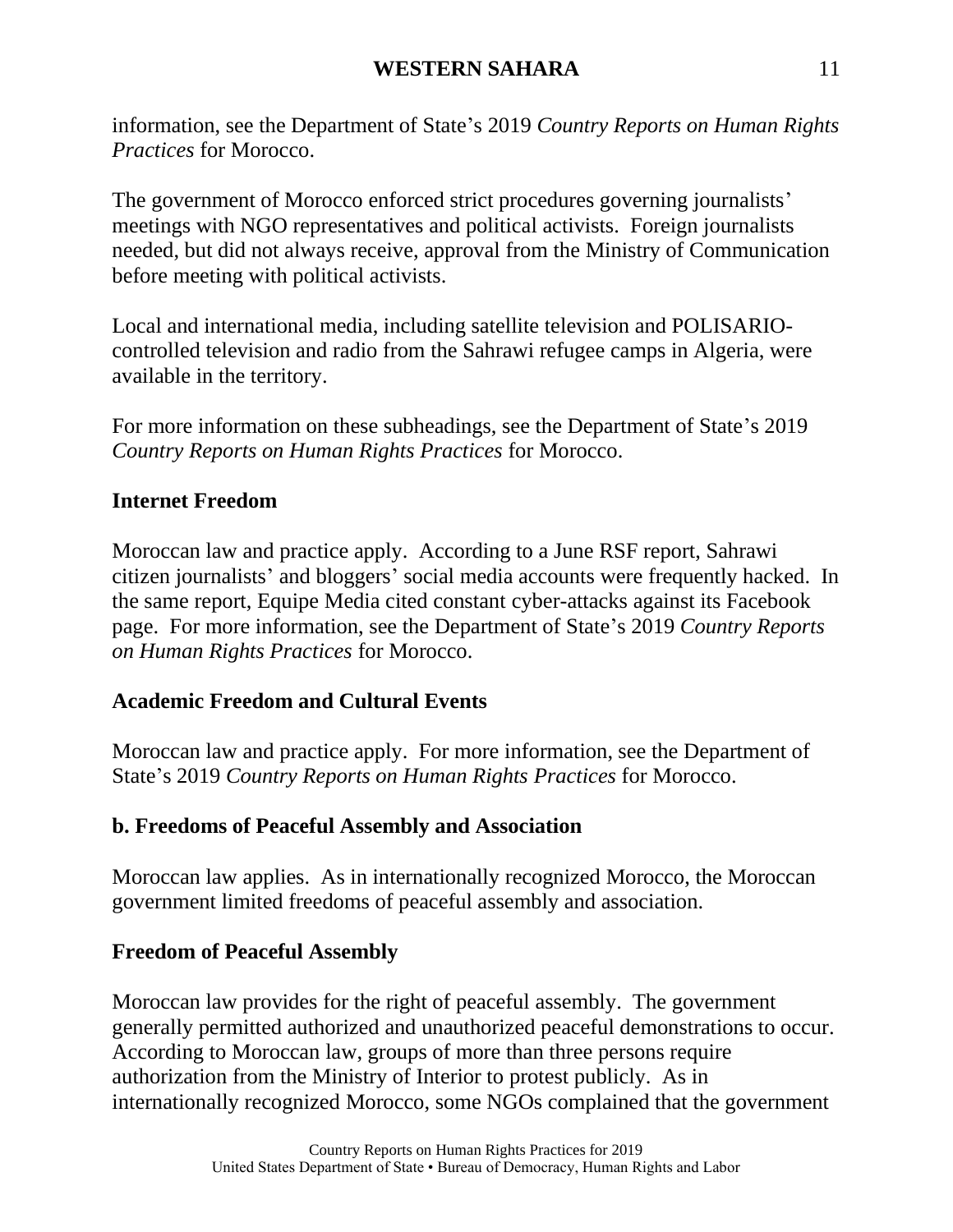used administrative delays and other methods to suppress or discourage unwanted peaceful assembly. Security forces intervened on occasion to disband both authorized and unauthorized protests when officials deemed the demonstration a threat to public security. On April 26, Amnesty International reported continued arbitrary restrictions on the rights to freedom of peaceful assembly and association, particularly of individuals supporting self-determination for Western Sahara.

Several proindependence organizations and some human rights NGOs stated that in recent years the submission of applications for permits to hold demonstrations declined because police rarely granted them. In most cases the organizers proceeded with planned demonstrations in the absence of authorization, and there was no discernable difference in security forces' reaction to authorized or unauthorized protests. Violent confrontations between security forces and protesters were less common than in previous years, according to several local NGOs, although violent dispersals occurred on occasion. Security force practices were similar to those in internationally recognized Morocco; however, in Western Sahara there was often a higher ratio of members of security forces to protesters.

The CNDH's Laayoune and Dakhla regional commissions monitored 40 demonstrations from January to July. Security forces dispersed several demonstrations by force, with clashes resulting in injuries on both sides.

Amnesty International published video footage and witness testimonies indicating that, on July 19, security forces used excessive force to disperse demonstrators after some participants at a street gathering in Laayoune--celebrating an Algerian soccer victory--began waving the Saharan flag. During the clash two Moroccan Auxiliary Forces vehicles ran over Sabah Othman Ahmida, an English teacher, who died at a local hospital. On July 29, the Court of First Instance initiated legal proceedings against 11 Sahrawis who were arrested and charged with sabotage, obstruction of a public road, and insulting public authorities. The CNDH visited the detainees at the local prison in Laayoune. At the third and final hearing on September 4, the court sentenced five defendants to two and one-half years in prison, five other defendants to five years in prison, and another defendant to a one-year suspended sentence. Each of the 11 individuals was also fined 30,000 MAD (\$3,000) in damages. The specific charges for which each individual was convicted were unknown. The defendants appealed the sentences, and the date of the Appeals Court trial was unknown at year's end.

#### **Freedom of Association**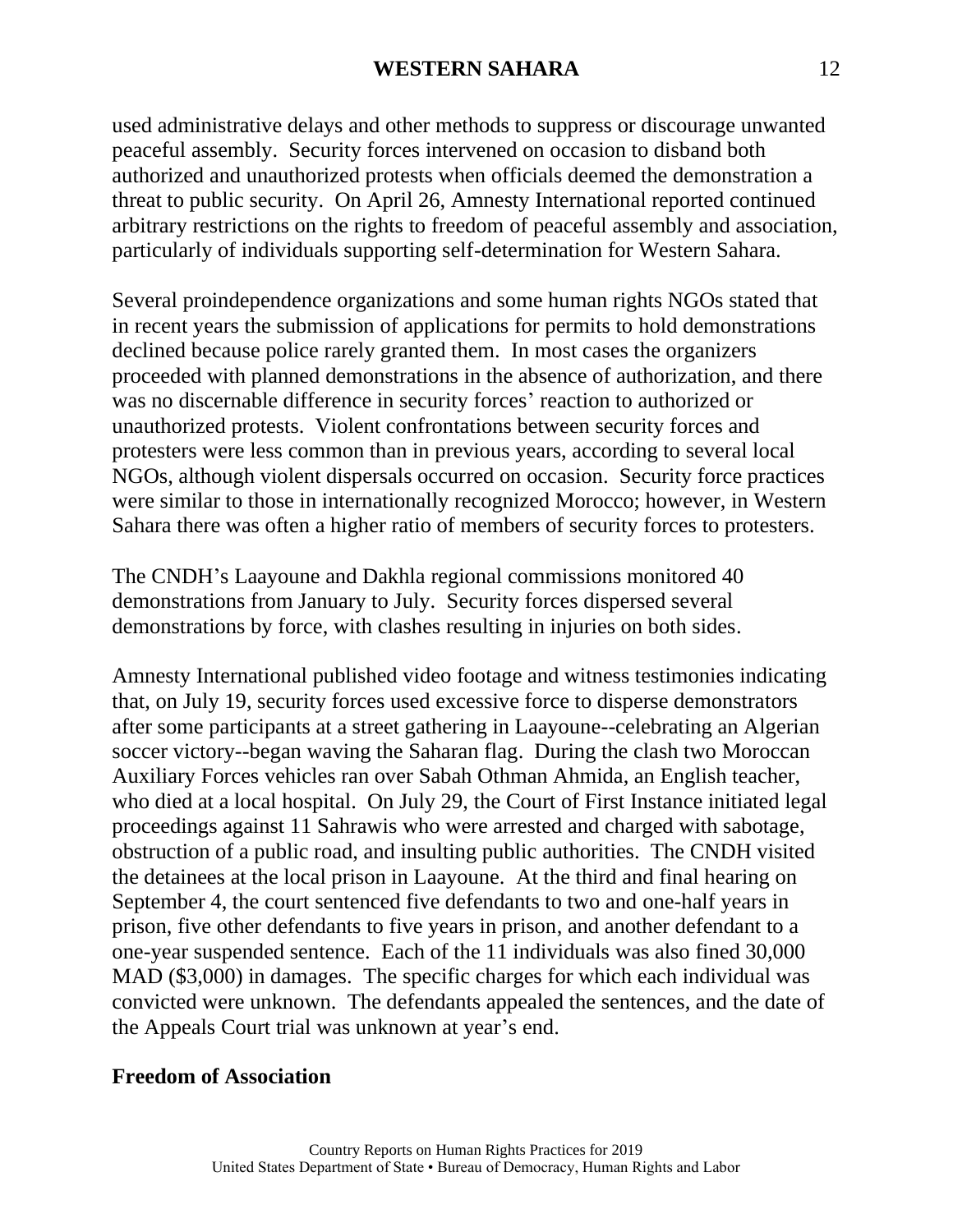#### **WESTERN SAHARA** 13

Moroccan law and practice apply. Generally, the government denied official recognition to NGOs that it considered advocates against Islam's status as the state religion, the legitimacy of the monarchy, or Morocco's territorial integrity. Amnesty International reported that Moroccan authorities routinely rejected the registration applications of Sahrawi human rights groups. Organizations engaged in other activities did not report problems in registering with the government. The CNDH's Laayoune branch reported one complaint from an organization that was denied registration during the year.

The government tolerated activities of several unregistered organizations.

#### **c. Freedom of Religion**

See the Department of State's *International Religious Freedom Report* at [https://www.state.gov/religiousfreedomreport/.](http://www.state.gov/religiousfreedomreport/)

### **d. Freedom of Movement**

Moroccan law and practice apply. Moroccan law provides for freedom of internal movement, foreign travel, emigration, and repatriation, and the government generally respected these rights. NGOs and activists alleged that Moroccan authorities sometimes restricted access to Western Sahara for foreign visitors, including journalists and human rights defenders (see section 2.a. and section 5). The government of Morocco claimed it only restricted access when such visits challenged Morocco's territorial integrity or were perceived to be a threat to internal security and stability. According to the government, authorities granted access to 91,575 foreigners traveling to Western Sahara through Laayoune and Dakhla airports from January to October.

The government continued to make travel documents available to Sahrawis. There were some reported cases of authorities preventing Sahrawis from traveling. The government of Morocco encouraged the return of Sahrawi refugees from abroad if they acknowledged the government's authority over Western Sahara. Those refugees wishing to return must obtain the appropriate travel or identity documents at a Moroccan consulate abroad, often in Mauritania.

On January 15, Moroccan authorities denied entry to Spanish lawyer Louise Magrane upon her arrival to the airport in Laayoune. Magrane intended to observe Dehani's Court of Appeals hearing initially scheduled for January 16 (see section 1.d.).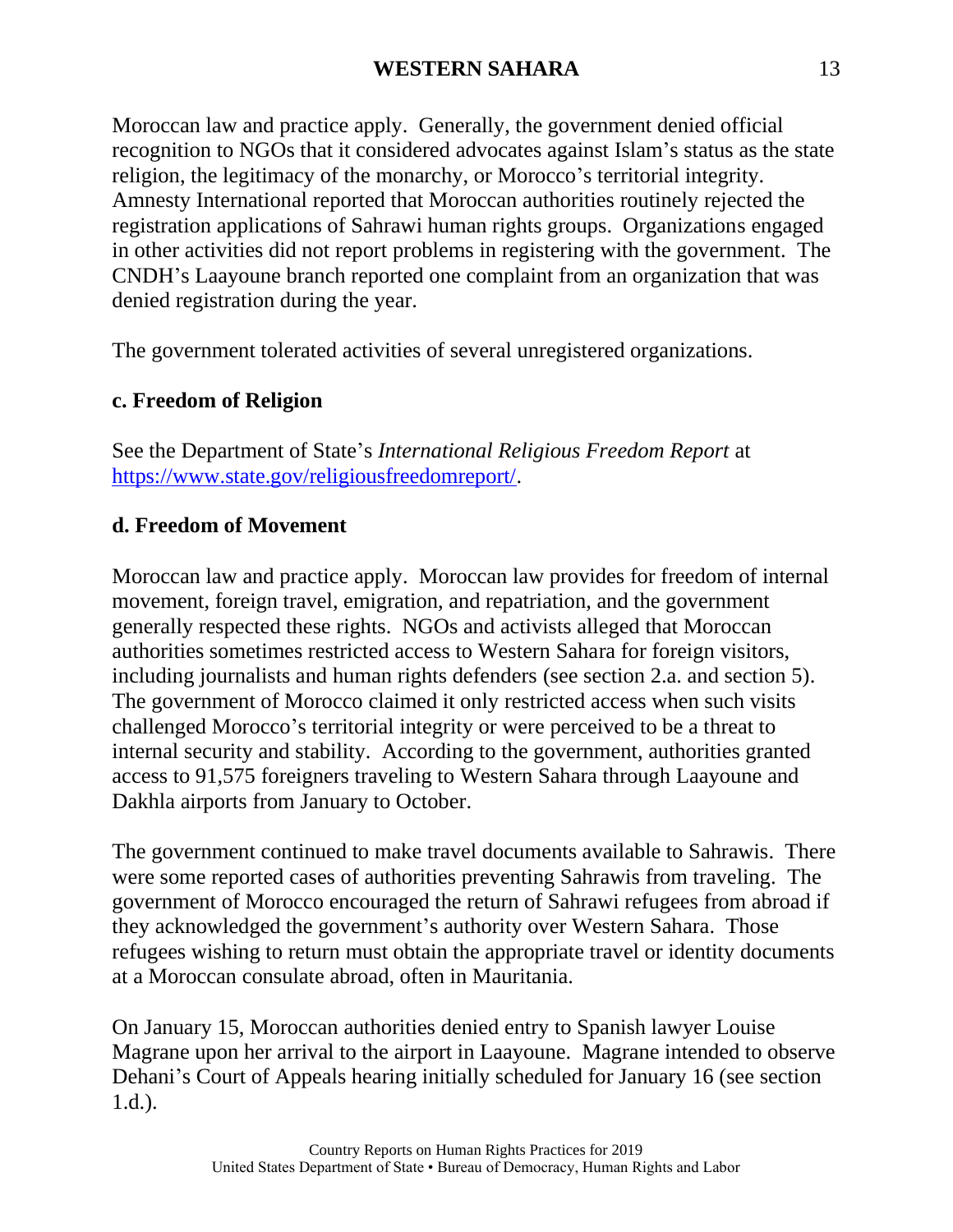On May 19, Moroccan authorities denied five Spanish lawyers and two Norwegian human rights activists entry into Laayoune for attempting to observe a court of first instance hearing for Nezha Khalidi (see section 2.a.).

# **e. Internally Displaced Persons**

Not applicable.

## **f. Protection of Refugees**

Moroccan law and practice apply. For more information, see the Department of State's 2019 *Country Reports on Human Rights Practices* for Morocco.

### **g. Stateless Persons**

Not applicable.

## **Section 3. Freedom to Participate in the Political Process**

Moroccan law and practice apply. For more information, see the Department of State's 2019 *Country Reports on Human Rights Practices* for Morocco.

## **Elections and Political Participation**

Recent Elections: In 2016 Morocco held direct elections for the Chamber of Representatives (the lower house of parliament). Registered voters in Western Sahara elected representatives to fill 13 regionally designated seats and for parties' candidates to fill the nationally allocated quotas for women and youth representatives. The major political parties and local observers considered the elections free, fair, and transparent. International observers considered the elections credible, noting voters were able to choose freely, and deemed the process relatively free of irregularities.

Participation of Women and Minorities: Moroccan law and practice apply. No Moroccan law limits participation of women or members of minorities in the political process, and the participation of women and minorities was similar to that in internationally recognized Morocco. A substantial number of candidates for elected offices self-identified as Sahrawi. For more information, see the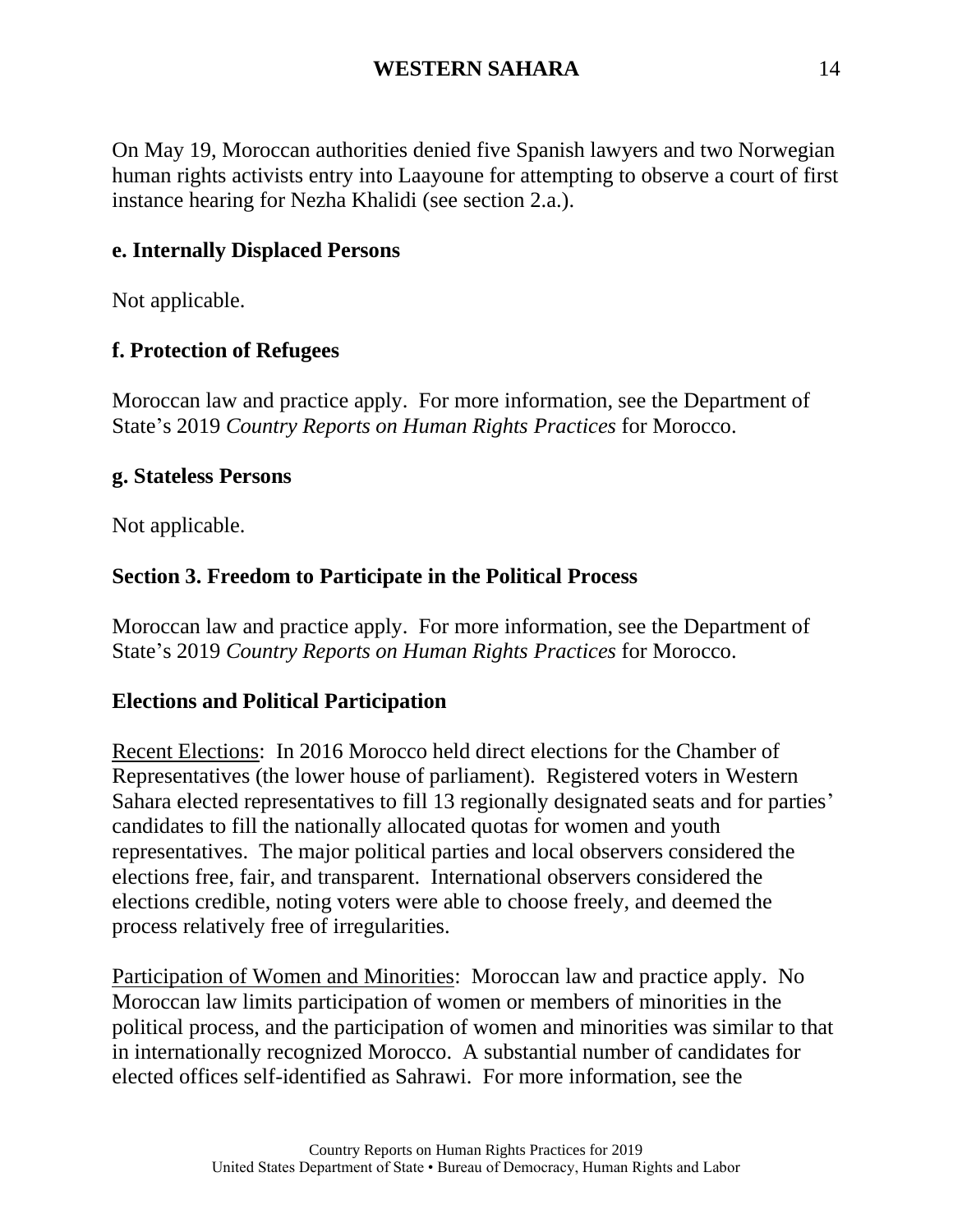Department of State's 2019 *Country Reports on Human Rights Practices* for Morocco.

## **Section 4. Corruption and Lack of Transparency in Government**

Moroccan law and practice apply. Moroccan law provides criminal penalties for corruption by officials, but the government generally did not implement the law effectively. Officials sometimes engaged in corrupt practices with impunity. For more information, see the Department of State's 2019 *Country Reports on Human Rights Practices* for Morocco.

Corruption: Development spending and military officers' involvement in private businesses created susceptibility to corruption, as well as opportunities for impunity, in Western Sahara. The government and state-owned enterprises were the territory's principal employers, and residents sought civil service jobs and taxi licenses through personal contacts within the government.

Financial Disclosure: Moroccan law and practice apply. For more information, see the Department of State's 2019 *Country Reports on Human Rights Practices* for Morocco.

## **Section 5. Governmental Attitude Regarding International and Nongovernmental Investigation of Alleged Abuses of Human Rights**

Moroccan law and practice apply. For more information, see the Department of State's 2019 *Country Reports on Human Rights Practices* for Morocco.

The government generally tolerated but did not recognize local NGOs that exhibited proindependence or pro-POLISARIO views.

The United Nations or Other International Bodies: The Moroccan government cooperated with the United Nations and permitted requested visits. Nonetheless, in April the UN secretary-general urged the state and other parties to address outstanding human rights problems and enhance cooperation with the OHCHR.

Government Human Rights Bodies: The same government human rights bodies operated in the territory as in internationally recognized Morocco. For more information, see the Department of State's 2019 *Country Reports on Human Rights Practices* for Morocco.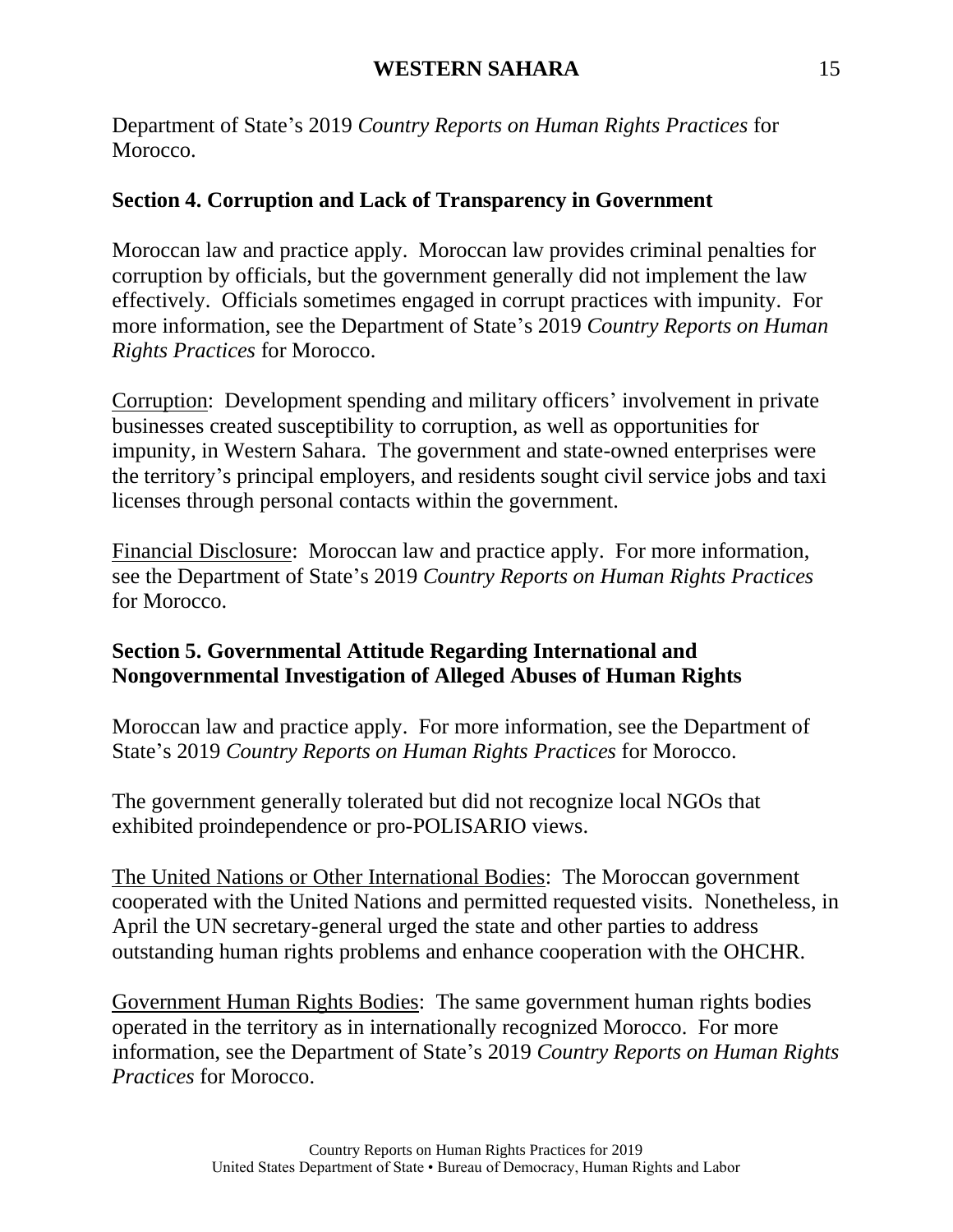Via its regional offices in Dakhla and Laayoune, the CNDH continued a range of activities, including monitoring demonstrations, visiting prisons and medical centers, and organizing capacity-building activities for various stakeholders. It also maintained contact with unrecognized NGOs. The CNDH also occasionally investigated cases raised by unrecognized NGOs, especially those that drew internet or international media attention. The CNDH operated in conformity with the Principles of Paris, according to the Global Alliance of National Human Rights Institutions, which recognized it in 2015 as a "class A national human rights institution" within the UN framework. In April Amnesty International raised concerns over the CNDH's independence and impartiality since its president and a third of its leadership are appointed by the king of Morocco.

In April Amnesty International reported the government expelled or denied access to Western Sahara to several international observers and lawyers. The April UN secretary-general's report on Western Sahara cited that between October 2018 and the end of March, 15 persons were deported from or denied entry to Western Sahara. As of August several human rights organizations and the press reported that authorities denied access to more than a dozen foreigners traveling to Laayoune who were associated with human rights organizations or the press.

### **Section 6. Discrimination, Societal Abuses, and Trafficking in Persons**

Moroccan law and practice apply. For more information, see the Department of State's 2019 *Country Reports on Human Rights Practices* for Morocco.

#### **Section 7. Worker Rights**

#### **a. Freedom of Association and the Right to Collective Bargaining**

Moroccan law and practice apply. For more information, see the Department of State's 2019 *Country Reports on Human Rights Practices* for Morocco.

The government and employers generally respected freedom of association; Moroccan unions covering all sectors were present but active only in the phosphate and fishing industries. The largest trade union confederations maintained a nominal presence in Laayoune and Dakhla, and most union members were employees of the Moroccan government or state-owned organizations.

## **b. Prohibition of Forced or Compulsory Labor**